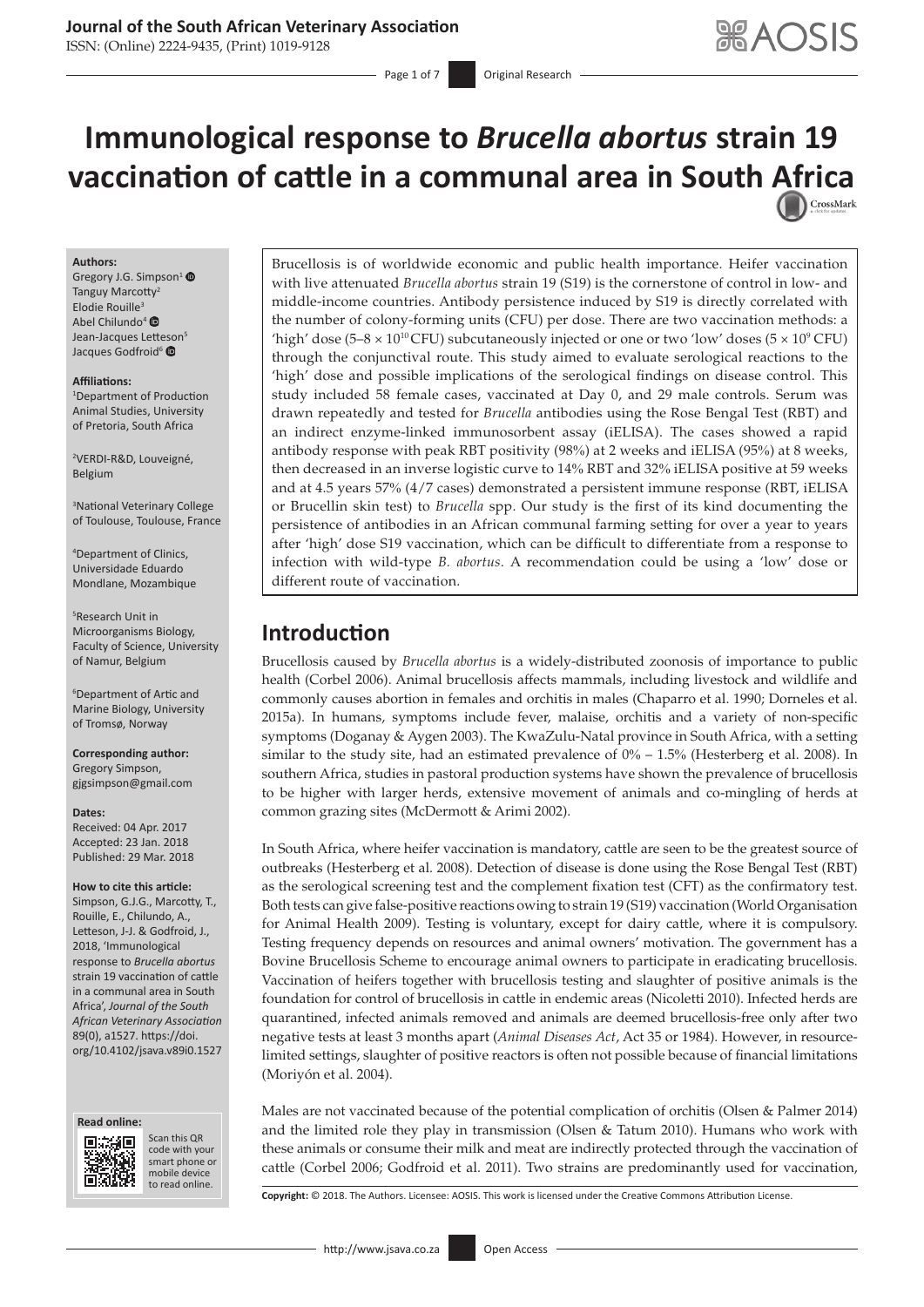where the disease is not properly controlled, as in many lowto middle-income countries (LMICs), S19 is preferred to RB51 (Moriyón et al. 2004).

The World Organisation for Animal Health (OIE) advises vaccinating  $5-8 \times 10^{10}$  organisms ('high' dose) of S19 to heifers between 3 and 8 months of age (OIE 2016). S19 is effective at inducing an immunological response but, unlike RB51, this response interferes with the serological screening of natural infections (Schuurman 1983). S19 has an O-chain lipopolysaccharide, unlike RB51, that results in antibody persistence (Schurig, Sriranganathan & Corbel 2002). Little is known about the duration of the antibody response to S19 using the government recommended dose of  $5 \times 10^{10}$ organisms between 4 and 8 months in heifers and its interference in serological diagnostics in the longer term in a southern African field setting. A reduced dose of  $3 \times 10^8$  to  $5 \times$ 109 organisms ('low' dose) can be given by subcutaneous or conjunctival route to decrease the antibody response (Nicoletti 1984; OIE 2016). The administration via the conjunctival route is more difficult, especially in a setting without efficient animal handling facilities. The only similar study in an African setting using a reduced dose of  $3 \times 10^9$ organisms found that in 92 adult communal cattle the RBTpositive results decreased from 48% at 1 month after vaccination to 2.2% at 9 months and disappeared within 1 year (Schuurman 1983). In Brazil, the same dose was given to adult animals and by 9 months the RBT positives dropped to 0% from 100% at 1 month and indirect enzyme-linked immunosorbent assay (iELISA) to 4% from 100% at 1 month (Poester et al. 2000). In Argentina, a higher but still reduced vaccination dose of  $3 \times 10^{10}$  organisms in dairy heifers resulted in 100% buffered plate agglutination test (BPA) positive and 95% iELISA positive at 3 weeks, but 10% BPA positive and 0% iELISA positive at 50 weeks (Aguirre et al. 2002). Other studies have documented antibody and cell-mediated responses to vaccination (Dorneles et al. 2015b; Nielsen & Duncan 1988; Saegerman et al. 1999; Stevens, Olsen & Cheville 1995), but it is difficult to use these studies to make inferences about using serological tests for disease control after vaccination in a communal farming setting as they looked at different indicators of the immune response. These studies also used different colony-forming units (CFUs), vaccination dosages, ages of animals, breeds and settings.

The objective of this study was to follow the serological response to the *Brucella abortus* S19 vaccine ('high' dose) in cattle in a rural community bordered by wildlife protected areas using the current government vaccination protocol. We describe the proportion of cattle that seroconverted and the persistence of antibodies in the blood. These results will provide valuable information for understanding brucellosis screening in similar settings in Africa where 'high' dose S19 vaccine is used.

# **Materials and methods**

### **Study site**

The Mnisi community consists of 30 000 hectares of bushveld savannah on the western border of the Kruger National Park



**FIGURE 1:** Map of the Mnisi research site. The sampling was done at the two research dip tanks indicated by black dots.

in South Africa and is in the Greater Limpopo Transfrontier Conservation Area (Figure 1). The Hluvukani Animal Clinic, in the middle of the community, was used as the base for the study. A quarter of households in the community, of around 40 000 people, possess cattle (Berrian et al. 2016). As there is close contact between cattle, their products and their handlers, this community is at risk of contracting brucellosis if control measures applied are not adequately preventing the transmission of brucellosis to and between cattle. The area is surrounded on three sides by private and public nature reserves containing wildlife including African buffaloes (*Syncerus caffer*) which are seen as a potential source of brucellosis (Bengis 1998). This study joins other studies in the area that looked at detecting brucellosis in humans, cattle, goats and dogs, investigating the epidemiology of brucellosis in the area. Importantly, we demonstrated that brucellosis was absent in these species in this setting (Simpson, Marcotty, Rouille, Matekwe, Letesson & Godfroid 2017). This unique epidemiological situation allowed us to follow the serological responses induced by the S19 vaccination over time in the absence of natural infection with *B. abortus* infection in a rural communal African setting.

The Mnisi community has an estimated 16 000 cattle in the proximity of 19 dip tanks. Dip tanks were initially constructed to control tick-borne diseases and are used as administrative centres for livestock health surveillance. The study was discussed with the dip tank committees, and six owners volunteered to have their herds enrolled in the study at the Athol and Utha Scheme dip tanks. The cattle enrolled per owner varied from 2 to 35 according to their herd size.

## **Study design**

This was a longitudinal cohort study following the routine government control programme. Heifers (*n* = 58) with estimated age range between 3 and 12 months (median: 5 months) were vaccinated subcutaneously with 5 mL of *Brucella abortus* S19 vaccine (Onderstepoort Biological Products [OBP], Pretoria, South Africa). This vaccine has approximately  $5 \times 10^{10}$  organisms per dose of 5 mL (R. Macdonald [OBP] pers. comm., 15th September 2014).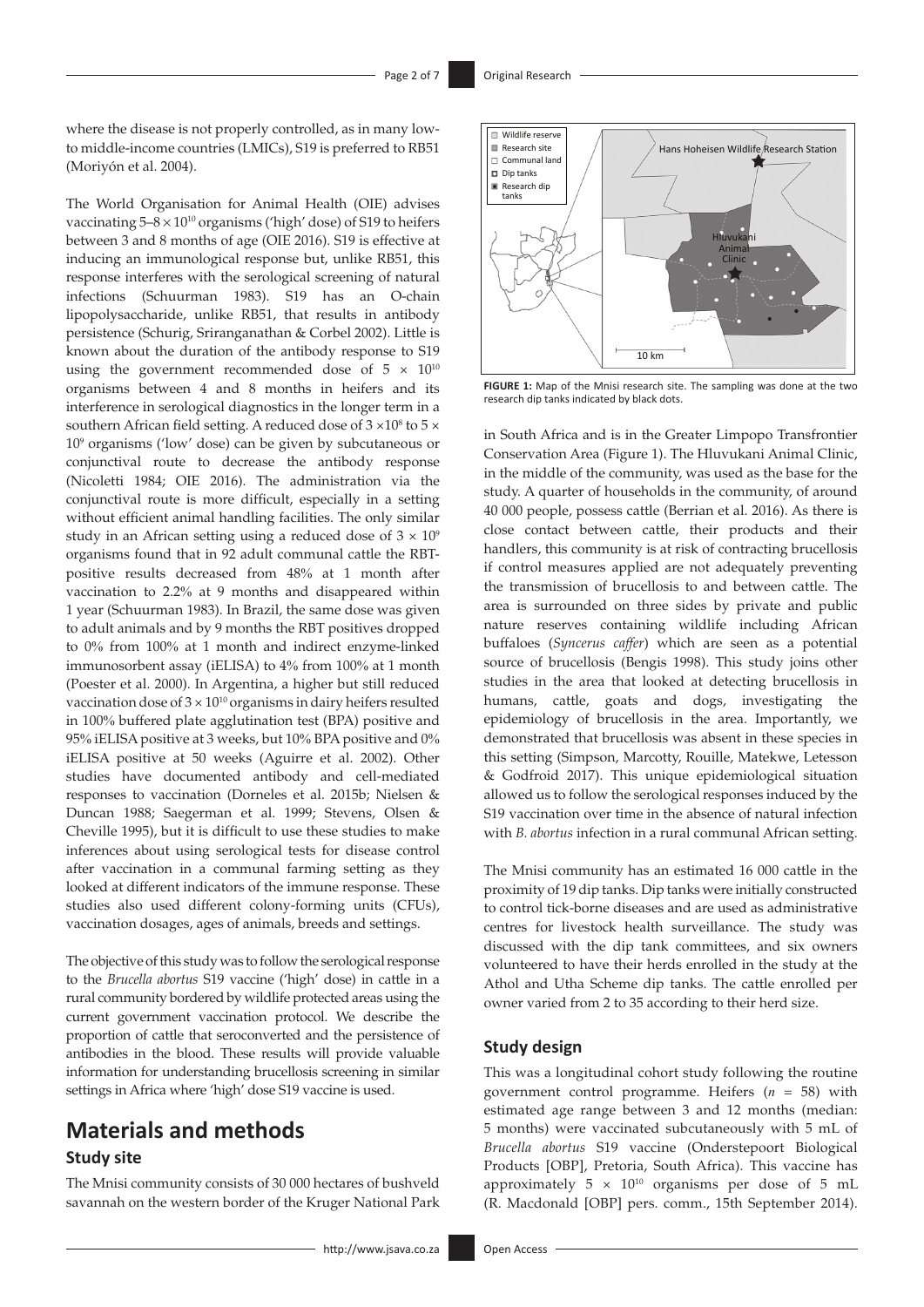Twenty-nine unvaccinated males of 3–12 months (median: 6 months) in the same herds as the females served as controls. Eight per cent of cases were estimated to be younger than 4 months and 8% were estimated to be older than 4 months.

The immunological response to vaccination was measured by two serological tests: RBT and iELISA. Blood was tested on the day of vaccination (Day 0) and subsequently in 2, 4, 10, 14, 19, 24, 32, 43, 51 and 59 weeks after vaccination. All animals had to be RBT negative at the beginning to be included in the study. Four and half years later, the immunological response was again measured with the aid of these two serological tests and an intradermal Brucellin skin test (ST) in as many cases that could be traced.

#### **Sampling**

Each animal was individually identified. At sampling, 10 mL of blood was collected from the jugular or tail veins. The sera were separated by centrifuging at 1200 g for 10 min within 24 h after blood collection and 1.4 mL of each serum was stored in cryo vials at -20 °C.

### **Serological testing**

The RBT was performed as described (Alton et al. 1988) and any visible agglutination was interpreted as a positive test result. The sera taken in weeks 2, 4, 10, 14, 43, 51 and 59 after vaccination were also tested with iELISA. The samples taken at 4.5 years after vaccination were tested with both RBT and iELISA. The iELISA used was the IDEXX Brucellosis antibody test kit (IDEXX, Montpellier, France).

#### **Brucellin skin test**

Four and a half years after their vaccination with the S19 vaccine, traced cases had a ST performed. The ST was performed as described (Saegerman et al. 1999) using standardised antigen, prepared from *B. melitensis* B115 rough strain (BRUCELLERGENE OCB®, Synbiotics Europe, France). The Brucellin was injected on day 0 and skin thickness was measured on days 0 and 3.

#### **Statistical analysis**

RBT data were analysed in a mixed logistic regression using time and time<sup>2</sup> as continuous explanatory variables (StatCorp 2009). Individual animals were taken as random effects to account for repeated samplings of the same animals. iELISA data were analysed in a similar model, except for the explanatory variable. Here, a categorical variable was used: 2 months after vaccination (1–3 months) and 1 year after vaccination (10–14 months). The agreement between RBT and iELISA was evaluated using Cohen's kappa test.

In preliminary models, the effect of age at vaccination (continuous explanatory variable) and that of missing

values (multiple imputation) on the serological responses were evaluated and found insignificant. Therefore, they were ignored in the statistical analyses presented in this article.

## **Ethical considerations**

Ethics approval for the study was obtained from the University of Pretoria, Animal Use and Care Committee (V026-12 and V085-15).

## **Results**

A total of 691 samples were collected from the 58 cases and 29 controls. Sampling success at each sampling date differed through the study and went as low as 53% for cases and 52% for controls at week 22 (Figure 2).

All cases and controls were RBT negative at the beginning of the study on the day of vaccination. One sample of a control animal was RBT positive during the study, but iELISA negative. There were no other control RBT- or iELISA-positive samples. All the control animal study results, when corrected for sensitivity and specificity, were found to be 0% (95% confidence interval [CI]: 0.0–10.4) (Thrusfield 1995).

At the second sampling, at 2 weeks, all except one of the 49 cases were sampled and were positive with RBT. All 58 cases tested positive at least once with the RBT within 12 weeks. For three cases, it took 8 weeks to get the first post-vaccination positive result. The percentage of RBT and iELISA positive decreased from their peak after 2 and 8 weeks after vaccination, respectively, but there were still positive animals, 14% for RBT and 32% for iELISA, 59 weeks after vaccination (Figures 3 and 4).

Four and a half years after vaccination, blood samples were taken from all cases that could be traced, which was only 7 (12%). Out of seven cases tested with RBT, iELISA and Brucellin ST, one was positive with RBT and iELISA and three other cows were positive on ST only (Table 1).



**FIGURE 2:** Proportion of animals blood sampled over course of study.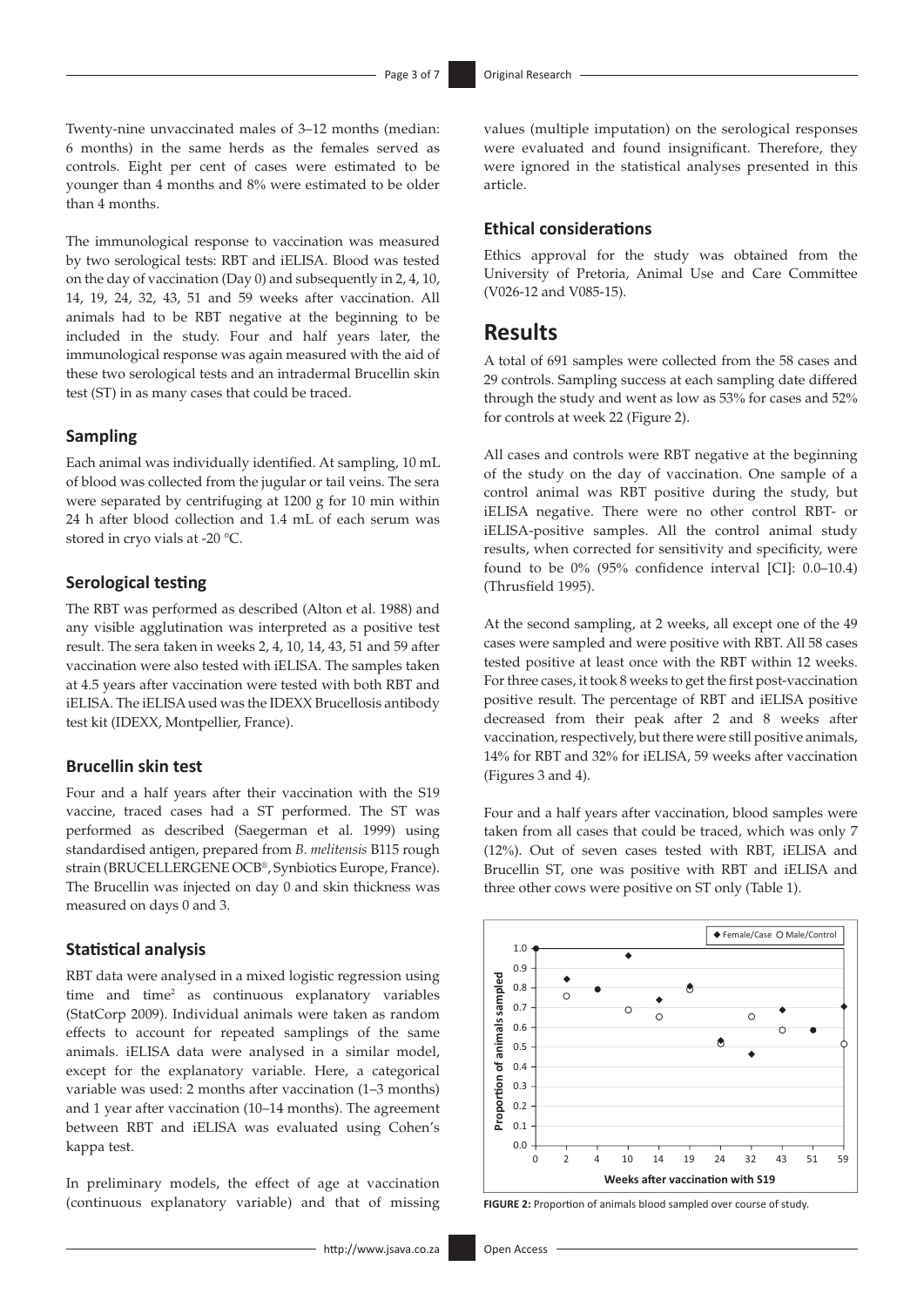

RBT, Rose Bengal Test.

**FIGURE 3:** Observed proportion of Rose Bengal Test–positive case results over time using quadratic logistic regression and with 95% confidence intervals.



ELISA, indirect enzyme-linked immunosorbent assay.

**FIGURE 4:** Observed proportion of indirect enzyme-linked immunosorbent assay–positive case results over time using categorical logistic regression and with 95% confidence intervals.

| Animal         | <b>RBT</b> | <b>iELISA</b> | ST |
|----------------|------------|---------------|----|
| 1              | N          | N             | N  |
| $\overline{2}$ | N          | N             | P  |
| 3              | N          | N             | N  |
| $\overline{4}$ | N          | N             | D  |
| 5              | N          | N             | N  |
| 6              | D          | P             | N  |
| 7              | N          | N             | D  |

**TABLE 1:** Serological and skin test results of seven cases 4.5 years after vaccination.

N, negative; P, positive; ST, skin test; iELISA, indirect enzyme-linked immunosorbent assay; RBT, Rose Bengal Test.

# **Discussion**

The RBT is seen as the best screening test for brucellosis in this context (Godfroid, Nielsen & Saegerman 2010) and iELISA is seen as a confirmatory test as it is more specific than the RBT (Corbel 2006), both of which are recommended by the OIE. The ST is an assessment of the cell-mediated immunity as opposed to the humoral immunity assessed by the serological tests and is seen as more specific but less sensitive than the RBT and iELISA and more suitable to low prevalence settings (Godfroid et al. 2002; MacDiarmid & Hellstrom 1987; Saegerman et al. 1999).

The expected seroconversion of cases was 100% (Lord et al. 1998). A sample size of 58 cases that all seroconvert is required to obtain 95% as a lower limit of the 95% confidence interval (Thrusfield 1995). The results demonstrated a robust and rapid serological response to vaccination in 100% of animals. Ninety-eight per cent (48/49) of cases seroconverted with RBT by week 2, which is reported in other publications (Stevens, Olsen & Pugh 1995), and all cases seroconverted using iELISA by 12 weeks. Cases took longer to seroconvert to iELISA but all seroconverted at least once to the iELISA within 12 weeks.

The proportion of RBT-positive results decreased rapidly after 8 weeks. This decrease changed after 14 weeks to create an inverse logistic curve that reached a plateau after 43 weeks (Figure 3). This trend is linked to the significant quadratic term of time (time<sup>2</sup>). According to the model, the median seroconversion sample date from RBT positive to negative (proportion of heifers that had turned negative) was 24 weeks after vaccination, whereas 5% of the heifers remained RBT seropositive a year after vaccination. The proportion of iELISA-positive cases dropped from 99% (95% CI: 95% – 99.8%) 4–14 weeks post immunisation to 17% (95% CI: 7% – 39%) 43–59 weeks after vaccination (Figure 4). The response declines more sharply with RBT compared with iELISA (5% RBT-positive and 17% iELISA-positive cases between 10 and 14 months). The RBT is known to mainly detect immunoglobulins M (IgM) and immunoglobulins G (IgG), whereas the iELISA detects solely IgG (Nielsen et al. 2005). Hence, earlier RBT positivity and decline are expected as the IgM response to vaccination is earlier than the IgG response and does not last as long as the IgG (Godfroid et al. 2010). The apparent discrepancy between observed and fitted data in Figure 4 and, to some extent, Figure 3 is because of the random effect (animal) included in the mixed model. There is a substantial agreement between the RBT and iELISA results as shown with a kappa coefficient of 0.63, which indicates that the tests follow a similar pattern over time. The increase in positives from 51 to 59 weeks is because of cases that were not tested in week 51 and were tested in week 59 and found to be positive (1 RBT positive and 4 iELISA positive).

Four and a half years after vaccination, out of seven cases still available for testing (the rest were lost to follow-up owing to movement, slaughter or death from disease), one animal (14%) was positive with RBT and iELISA and three other cows were positive (43%) with the ST only. The fact that one animal was positive on both serological tests and not on the ST, and three were only ST positive, reflects the different immunological responses detected by the different tests. The four positive animals at 4.5 years were vaccinated at 3 (RBT and iELISA positive), 4 (iELISA and ST positive), 5 (ST positive) and 8 (skin test positive) months. Therefore, their positivity was probably not because of being vaccinated after 8 months of age, which has been suggested to be one of the main causes of persistence of an antibody response, although the age estimation is subjective.

This comprehensive response to the vaccine, in a setting similar to other African countries, demonstrates the ability of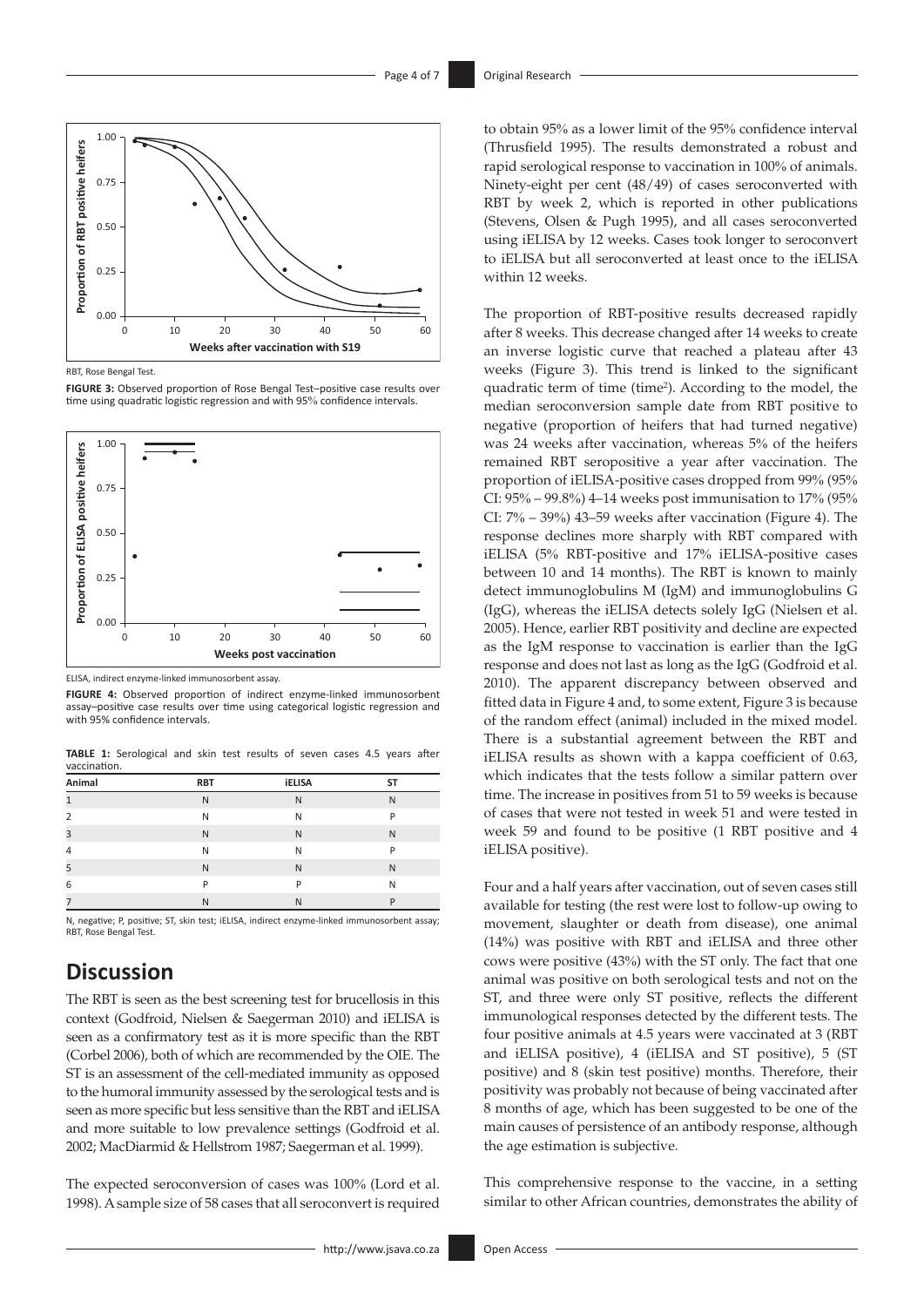the vaccine to induce a robust immunological response, which can then be used to assess vaccine coverage assuming an absence of a wild-type pathogen. A concern during the study was that the animals would be subjected to natural infection. Vaccinated heifers that are infected by wild-type *B. abortus* will show a classical 'boost effect', which is the hallmark of a secondary immune response (Fensterbank & Plommet 1979). This was not seen in our study. As there was only one RBT-positive sample in the controls and no iELISApositive controls over the 59-week follow-up, natural infection is unlikely to have interfered with the antibody responses in the cases. The fact that non-vaccinated bulls remained negative also strongly suggests that there was no circulation of wild-type *B. abortus* in this setting throughout the duration of the study. A companion study at the same time by the authors documents that there was indeed no natural infection (Simpson et al. 2017). A 'boost effect' seen during disease surveillance should always be thoroughly investigated by veterinary services.

In South Africa, where brucellosis is endemic, vaccination is compulsory but testing is not compulsory; it is however important for owners and veterinary officials to know the status of animals. The fact that 17% of the cases had an iELISA-positive response and 5% had an RBT-positive response about a year after vaccination, and that 4.5 years after vaccination there were still serological and allergenic test positives, shows that there can be immunological persistence to vaccination for many years, which has been previously documented in dairy and beef cattle in Belgium (Saegerman et al. 1999). This is relevant for disease control as these positives may be seen and incorrectly interpreted as natural infections and not vaccine responses as they are detectable so many years after vaccination. If there is confusion over whether animals are reacting from vaccination or natural infection, the infection history of herd, area and animals brought into the herd is of importance. This antibody persistence after vaccination could also cause false-positive reactions with the confirmatory CFT (OIE 2009) that is used in South Africa. Careful interpretation of serological results or the use of multiple tests is necessary (Abernethy et al. 2012). Additional testing includes the use of a competitive ELISA (cELISA), which gives fewer false positives as a result of vaccination (Gall & Nielsen 2004), and ideally culture of *B. abortus*, seen as the gold standard (OIE 2009), in order to confirm the presence of wild-type infection and not the vaccine type. The iELISA uses smooth lipopolysaccharides or O-polysaccharides as antigens, which are also sensitive to the antibodies produced by S19 vaccination, while the cELISA adds a monoclonal antibody that is specific for *Brucella* spp. O-polysaccharides that decrease false positives from vaccination (OIE 2009). While the disease status of individuals is being determined, it would be wise to identify and separate the animals that appear to be infected until their status can be assured or they are slaughtered.

This study used a high vaccine dose of  $5 \times 10^{10}$  organisms that is in line with the recommendations of the OIE  $(5-8 \times 10^{10} \text{ organisms})$  (OIE 2016). It revealed a longer and more comprehensive antibody response than a similar study in Zambia that used a reduced dose of S19 (3 × 109 *Brucella* bacteria) and in which no young animals (8–18 months at vaccination) tested RBT positive at 6 months after vaccination (Schuurman 1983). This reduced dose will result in less interference with diagnostics, and has been shown to induce the same level of protection as high doses both experimentally (Fensterbank & Plommet 1979; Plommet Fensterbank & Souriau 1976) and in the field (Nicoletti, Jones & Berman 1978).

Another option is to administer a reduced dose (5  $\times$  10<sup>9</sup>) organisms) via the conjunctival route that yields a lower serological response compared with subcutaneous injection (Nicoletti 1984; OIE 2016; Plommet et al. 1976). This will result in less interference with disease control by serological means but is much more difficult and time-consuming to administer in these settings and requires the animal to be well-restrained to avoid unnecessary trauma to the animal or self-injection.

#### **Limitations of the study**

The study had gaps in the sampling and testing of the animals as it was not always possible to sample an animal, and owing to financial constraints not all samples were tested by iELISA. This gives an incomplete picture of the iELISA results curve.

Ageing of the animals may have been inaccurate because only visual indicators, such as size, condition, teeth present and questioning the owner, were used. Combined with this inaccurate ageing is the variation of genetics, feeding and husbandry amongst the herds in the communal farming setting that results in animals growing at different rates. These variations may result in heifers' age being underestimated and the heifers being vaccinated outside the 4 to the 8-month window, which in turn may be responsible for a prolonging of the serological and allergenic positive responses, as the older an animal is at vaccination the longer the ST reaction persists (Saegerman et al. 1999).

## **Conclusion**

This study revealed a comprehensive and rapid antibody response in heifers vaccinated with S19 vaccine in this communal farming setting. Ninety-eight per cent of animals seroconverted to the RBT by week 2 and all cases seroconverted to RBT and iELISA by 12 weeks. The antibody presence decreased in an inverse logistic curve to half of the animals being RBT positive at 6 months and around 5% of animals being RBT positive and 17% being iELISA positive 1 year after vaccination. The serological effects of vaccination therefore can persist for more than a year and possibly several years as seen in one animal when tested 4.5 years after vaccination. This can confuse evaluation of the disease status of a herd by serological testing when there has been a history of vaccination with S19. This must be taken into consideration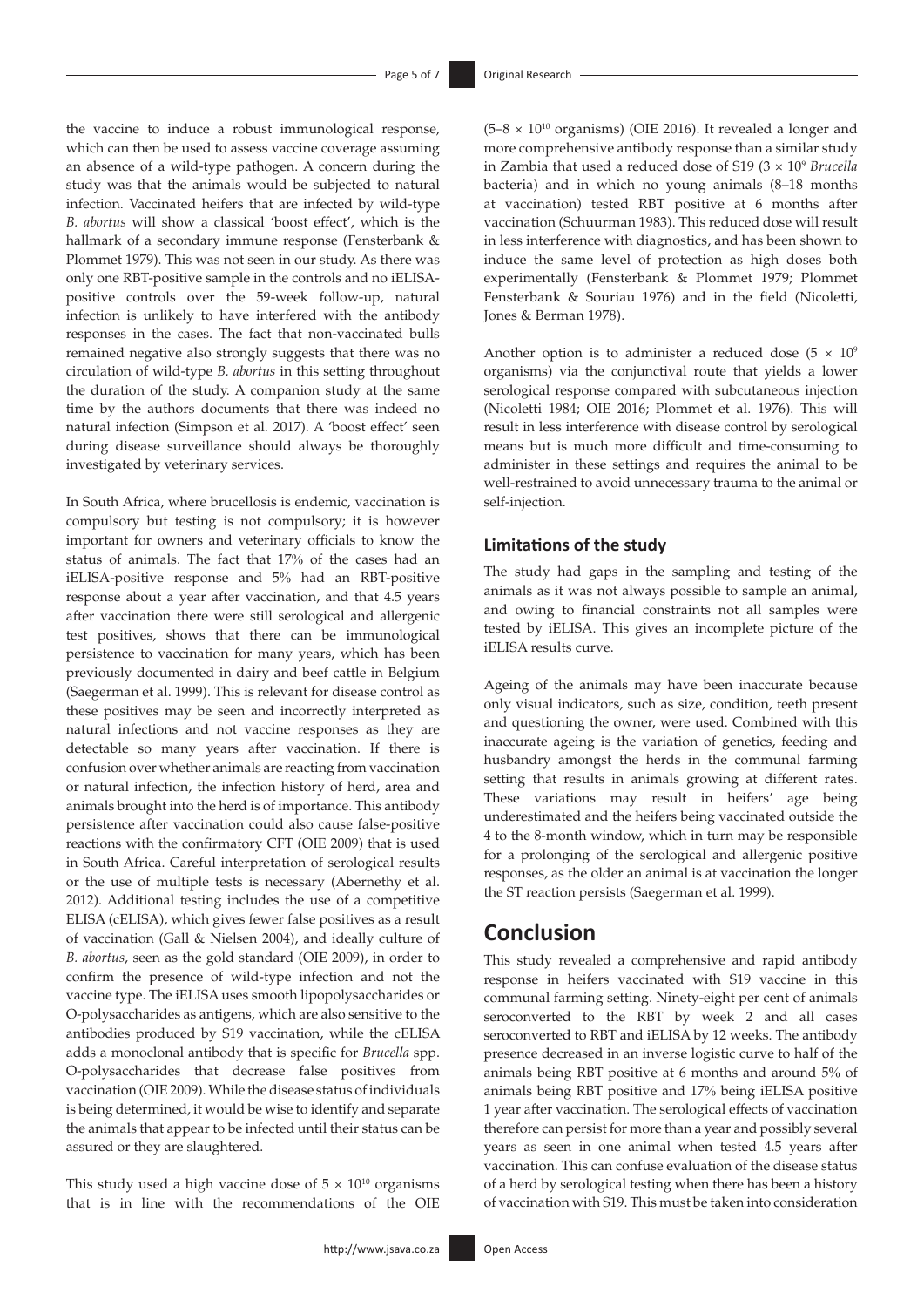in making herd disease control recommendations after serological testing for brucellosis.

The constant decrease in serological titres in vaccinated heifers over time, combined with the absence of seroconversion in non-vaccinated bulls and with the absence of clinical signs suggestive of brucellosis (i.e. high rate of abortion), allows us to suggest the absence of brucellosis in the presence of positive serological reactions induced exclusively by S19 vaccination ('high' dose). It may be advised to use a 'low dose' vaccination that could result in less antibody persistence.

## **Acknowledgements**

The study was funded by a grant from the Belgium Institute of Tropical Medicine through collaboration with the University of Pretoria and research funds from the University of Pretoria. The authors wish to acknowledge the assistance of the Mpumalanga Veterinary Services and specifically the animal health technician Gypsey Mathumbo, environmental monitor Godfrey Tsela and veterinarians Drs Oupa Rikhotso and Bjorn Reininghaus. The Hans Hoheisen Wildlife Research Station and Hluvukani Animal Clinic and staff are acknowledged for their assistance in the study.

#### **Competing interests**

The authors declare that they have no financial or personal relationships that may have inappropriately influenced them in writing this article.

#### **Authors' contributions**

J.G., T.M. and G.J.G.S. designed the study. Data collection was done by G.J.G.S. and E.R. Data were analysed by J.G., T.M., A.C. and G.J.G.S. J.G., T.M., A.C., G.J.G.S. and E.R. were responsible for testing, analysing and interpreting the results and also for writing the manuscript. J.G. and J-J.L. supervised the study and its publication.

## **References**

- Abernethy, D.A., Menzies, F.D., McCullough, S.J., McDowell, S.W.J., Burns, K.E., Watt, R. et al., 2012, 'Field trial of six serological tests for bovine brucellosis', *The Veterinary Journal* 191(3), 364–370. [https://doi.org/10.1016/j.tvjl.2011.](https://doi.org/10.1016/j.tvjl.2011.03.008) [03.008](https://doi.org/10.1016/j.tvjl.2011.03.008)
- Aguirre, N.P., Vanzini, V.R., Torioni de Echaide, S., Valentini, B.S., De Lucca, G., Aufranc, C. et al., 2002, 'Antibody dynamics in Holstein Fresian heifers vaccinated with Brucella abortus strain 19, using seven serological tests', *Journal of Immunoassay and Immunochemistry* 23(4), 471–478. [https://doi.org/10.1081/](https://doi.org/10.1081/IAS-120015478) [IAS-120015478](https://doi.org/10.1081/IAS-120015478)
- Alton, G.G., Jones, L.M., Angus, R.D. & Verger, J.M., 1988, *Techniques for the brucellosis laboratory*, Institut National de la Recherche Agronomique (INRA), 75007 Paris, France.
- Bengis, R.G., 1998, 'A revue of bovine Brucellosis in free-ranging African wildlife', in *Proceedings of the ARC-Onderstepoort, OIE International Congress with WHO-*Cosponsorship on anthrax, brucellosis, CBPP, clostridial and mycobacterial<br>diseases : Berg-en-Dal, Kruger National Park, South Africa, pp. 178–183,<br>Onderstepoort Veterinary Inst.
- Berrian, A.M., Van Rooyen, J., Martínez-López, B., Knobel, D., Simpson, G.J.G., Wilkes, M.S. et al., 2016, 'One Health profile of a community at the wildlife-domestic<br>animal interface, Mpumalanga, South Afric*a', Preventive Veterinary Medicine* 130,<br>119–128. <https://doi.org/10.1016/j.prevetmed.2016.06.007>
- Chaparro, F., Lawrence, J.V., Bengis, R. & Myburgh, J.G., 1990, 'A serological survey for brucellosis in buffalo (Syncerus caffer) in the Kruger National Park', *Journal of the South African Veterinary Association* 61(3), 110–111.
- Corbel, M., 2006, *Brucellosis in humans and animals*, World Health Organisation, Food and Agriclutural Organisation of the United Nations and World Organisation for Animal Health, Geneva.
- Doganay, M. & Aygen, B., 2003, 'Human brucellosis: An overview', *International Journal of Infectious Diseases* 7(3), 173–182. [https://doi.org/10.1016/S1201-](https://doi.org/10.1016/S1201-9712(03)90049-X) [9712\(03\)90049-X](https://doi.org/10.1016/S1201-9712(03)90049-X)
- Dorneles, E.M.S., Lima, G.K., Teixeira-Carvalho, A., Araújo, M.S.S., Martins-Filho, O.A.,<br>Sriranganathan, N. et al., 2015a, 'Immune response of calves vaccinated with<br>Brucella abortus S19 or RB51 and Revaccinated with RB51 e0136696. <https://doi.org/10.1371/journal.pone.0136696>
- Dorneles, E.M.S., Teixeira-Carvalho, A., Araújo, M.S.S., Sriranganathan, N. & Lage, A.P., 2015b, 'Immune response triggered by Brucella abortus following infection or vaccination', *Vaccine* 33(31), 3659–3666. [https://doi.org/10.1016/j.vaccine.2015.](https://doi.org/10.1016/j.vaccine.2015.05.057) [05.057](https://doi.org/10.1016/j.vaccine.2015.05.057)
- Fensterbank, R. & Plommet, M., 1979, 'Vaccination against bovne brucellosis with a low dose of strain 19 administered by the conjunctival route. IV Comparison between the two methods of vaccination', *Annales de Recherches Veterinaires. Annals of Veterinary Research* 10(1), 131–139.
- Gall, D. & Nielsen, K., 2004, 'Serological diagnosis of bovine brucellosis: A review of test performance and cost comparison', *Revue Scientifique et Technique International Office of Epizootics* 23(3), 989–1002. <https://doi.org/10.20506/rst.23.3.1545>
- Godfroid, J., Nielsen, K. & Saegerman, C., 2010, 'Diagnosis of Brucellosis in livestock and wildlife', *Croatian Medical Journal* 51(4), 296–305. [https://doi.org/10.3325/](https://doi.org/10.3325/cmj.2010.51.296) [cmj.2010.51.296](https://doi.org/10.3325/cmj.2010.51.296)
- Godfroid, J., Saegerman, C., Wellemans, V., Walravens, K., Letesson, J., Tibor, A. et al., 2002, 'How to substantiate eradication of bovine brucellosis when aspecific serological reactions occur in the course of brucellosis testing', *Veterinary Microbiology* 90(1), 461–477. [https://doi.org/10.1016/S0378-1135\(02\)00230-4](https://doi.org/10.1016/S0378-1135(02)00230-4)
- Godfroid, J., Scholz, H.C., Barbier, T., Nicolas, C., Wattiau, P., Fretin, D. et al., 2011, 'Brucellosis at the animal/ecosystem/human interface at the beginning of the 21st century', *Preventive Veterinary Medicine* 102(2), 118–131. [https://doi.](https://doi.org/10.1016/j.prevetmed.2011.04.007) [org/10.1016/j.prevetmed.2011.04.007](https://doi.org/10.1016/j.prevetmed.2011.04.007)
- Hesterberg, U.W., Bagnall, R., Perrett, K., Bosch, B., Horner, R. & Gummow, B., 2008, 'A serological prevalence survey of Brucella abortus in cattle of rural communities in<br>the province of KwaZulu-Natal, South Africa', Journal of the South African<br>Veterinary Association 79, 15–18. https://doi.org/10.
- Lord, V.R., Schurig, G.G., Cherwonogrodzky, J.W., Marcano, M.J. & Melendez, G.E., 1998, 'Field study of vaccination of cattle with Brucella abortus strains RB51 and 19 under high and low disease prevalence', *American Journal of Veterinary Research* 59(8), 1016–1020.
- MacDiarmid, S. & Hellstrom, J., 1987, 'An intradermal test for the diagnosis of brucellosis in extensively managed cattle herds', *Preventive Veterinary Medicine* 4, 361–369. [https://doi.org/10.1016/0167-5877\(87\)90022-5](https://doi.org/10.1016/0167-5877(87)90022-5)
- Mcdermott, J.J. & Arimi, S.M., 2002, 'Brucellosis in sub-Saharan Africa: Epidemiology, control and impact', *Veterinary Microbiology* 90(1–4), 111–134. [https://doi.org/](https://doi.org/10.1016/S0378-1135(02)00249-3) [10.1016/S0378-1135\(02\)00249-3](https://doi.org/10.1016/S0378-1135(02)00249-3)
- Moriyón, I., Grilló, M.J., Monreal, D., González, D., Marín, C., López-Goñi, I. et al., 2004, 'Rough vaccines in animal brucellosis: Structural and genetic basis and present status', *Veterinary Research* 35, 1–38. [https://doi.org/10.1051/vetres:](https://doi.org/10.1051/vetres:2003037) [2003037](https://doi.org/10.1051/vetres:2003037)
- Nicoletti, P., 1984, 'Vaccination of cattle with Brucella abortus Strain 19 administered by differing routes and doses', *Vaccine* 2(2), 133–135. [https://doi.org/](https://doi.org/10.1016/0264-410X(84)90004-5) by differing routes and dos<br>[10.1016/0264-410X\(84\)90004-5](https://doi.org/10.1016/0264-410X(84)90004-5)
- Nicoletti, P., 2010, 'Brucellosis: Past, present and future', *Macedonian Academy of Sciences and Arts, Section of Biological and Medical Sciences* 31(1), 21–32.
- Nicoletti, P., Jones, L.M. & Berman, D.T., 1978, 'Comparison of subcutaneous and conjunctival route of vaccination with Brucella abortus strain 19 vaccine in adult cattle', *Journal of the American Veterinary Medical Association* 173(11), 1450–1456.
- Nielsen, K. & Duncan, J.R., 1988, 'Antibody isotype response in adult cattle vaccinated with Brucella abortus S19', *Veterinary Immunology and Immunopathology* 19(3), 205–214. [https://doi.org/10.1016/0165-2427\(88\)90108-0](https://doi.org/10.1016/0165-2427(88)90108-0)
- Nielsen, K., Smith, P., Yu, W., Nicoletti, P. & Elzer, P., 2005, 'Towards single screening tests for brucellosis', *Revue Scientifique et Technique International Office of Epizootics* 24(3), 1027–1038.<https://doi.org/10.20506/rst.24.3.1628>
- Olsen, S.C. & Palmer, M.V., 2014, 'Advancement of knowledge of Brucella over the past 50 years', *Veterinary Pathology* 51(6), 1076–1089. [https://doi.org/10.1177/](https://doi.org/10.1177/0300985814540545) [0300985814540545](https://doi.org/10.1177/0300985814540545)
- Olsen, S. & Tatum, F., 2010, 'Bovine brucellosis', *The Veterinary Clinics of North America. Food Animal Practice* 26(1), 15–27. [https://doi.org/10.1016/j.cvfa.](https://doi.org/10.1016/j.cvfa.2009.10.006) [2009.10.006](https://doi.org/10.1016/j.cvfa.2009.10.006)
- Plommet, M., Fensterbank, R. & Souriau, A., 1976, 'Vaccination against bovine brucellosis with a low dose of strain 19 administered by the conjunctival route. III. Serological response and immunity in the pregnant cow', *Annales de Recherches Veterinaires. Annals of Veterinary Research* 7(1), 9–23.
- Poester, F.P., Ramos, E.T., Gomes, M.J.P., Chiminazzo, C. & Schurig, G., 2000, 'The serological response of adult cattle after vaccination with Brucella abortus strain 19 and RB51', *Brazilian Journal of Veterinary Research and Animal Science* 37(1), 00. <https://doi.org/10.1590/S1413-95962000000100010>
- Saegerman, C., Vo, T.K., De Waele, L., Gilson, D., Bastin, A., Dubray, G. et al., 1999, 'Diagnosis of bovine brucellosis by skin test: Conditions for the test and evaluation of its performance', *Veterinary Record* 145, 214–218. [https://doi.org/10.1136/](https://doi.org/10.1136/vr.145.8.214) [vr.145.8.214](https://doi.org/10.1136/vr.145.8.214)
- Schurig, G.G., Sriranganathan, N. & Corbel, M.J., 2002, 'Brucellosis vaccines: Past, present and future', *Veterinary Microbiology* 90, 479–496.